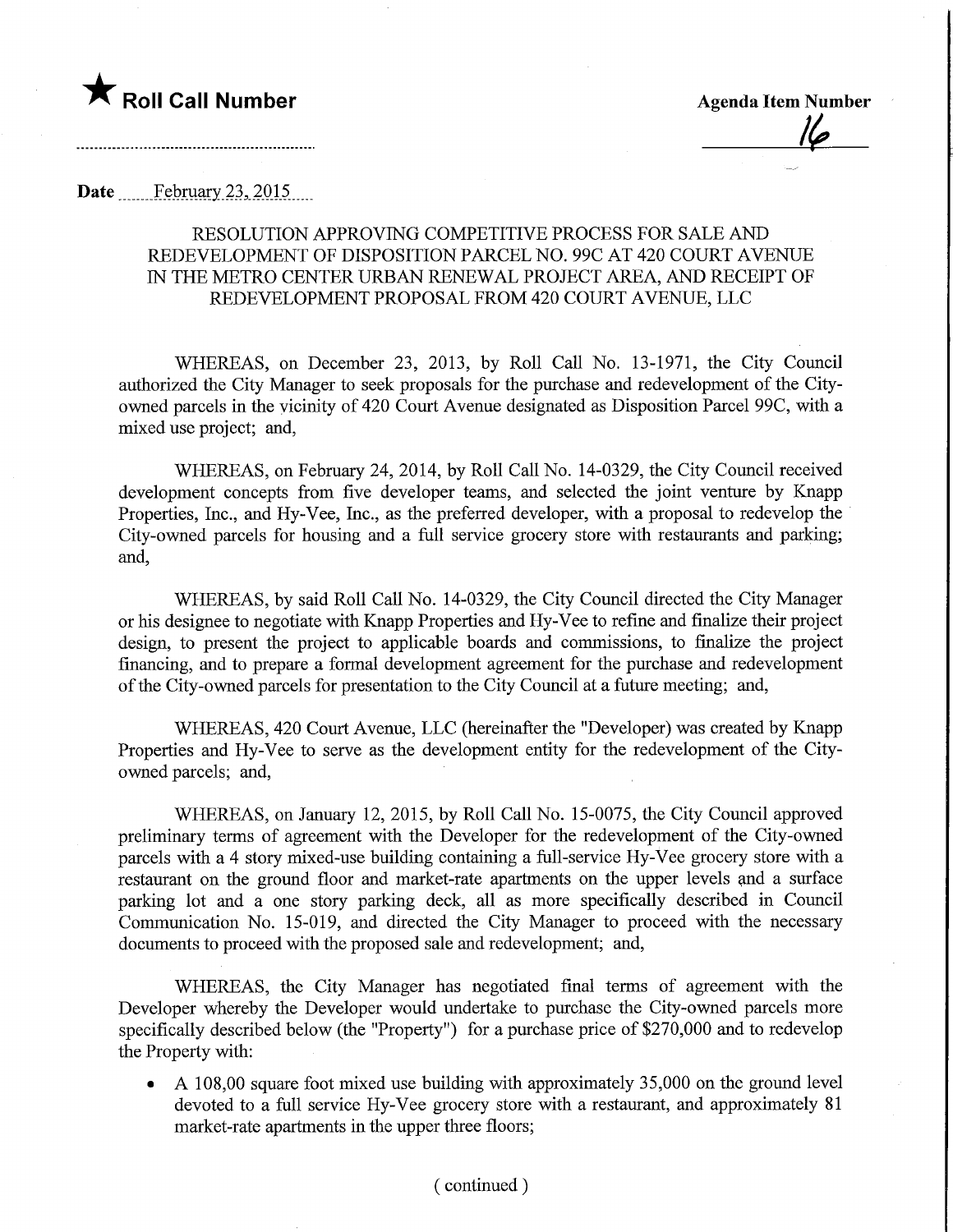## $\bigstar$  Roll Call Number

**Agenda Item Number** 

#### Date February 23, 2015

• A one-story parking deck with at approximately 100 parking spaces on the upper level;

-2-

- A surface parking with approximately 100 parking spaces; and,
- Landscape and streetscape improvements,

and the City would undertake to provide an Economic Development Grant payable in 15 annual installments, all as more specifically described in the Urban Renewal Agreement for Sale of Land for Private Redevelopment (the "Proposed Agreement"); and,

WHEREAS, the Property referenced in this resolution is more specifically described as follows:

All of Block 20, Fort Des Moines, an Official Plat - except Lots 6 and 7 in said Block 20 and except all that part of the vacated North/South alley right of way in said Block 20 lying between said Lots 6 and 7, all now included in and forming a part of the City ofDes Moines, Polk County, Iowa, and containing approximately 2.37 acres (103,085 square feet).

WHEREAS, it is necessary and appropriate that City Council take certain actions in accordance with Iowa Code Section 403.8 in order to receive the Proposed Agreement and give full and fair opportunity for other potential developers to submit competing proposals for the redevelopment of the Property; and

WHEREAS, the City Council believes it is in the best interests of the City of Des Moines to consider the Proposed Agreement from the Developer and any competing proposals for the purchase and redevelopment of the Property in accordance with the procedures identified below.

NOW THEREFORE, BE IT RESOLVED, by the City Council of the City of Des Moines, Iowa, as follows:

- 1. The Proposed Agreement submitted by 420 Court Avenue, LLC, is hereby received and filed, and shall be available for public inspection in the office of the City Clerk.
- 2. Any interested party (hereinafter referred to as an "Applicant") may submit a competing proposal for the acquisition and redevelopment of the Property in accordance with the following procedures:
	- A. Permitted uses of the Property include retail and service uses, office, off-street structured parking with minimal surface parking, transient lodging, and housing as part of a mixed development with other permitted uses.
	- B. The design and exterior materials shall substantially comply with the Commercial Construction and Sustainability Design Standards and with the Court Avenue Design

#### (continued )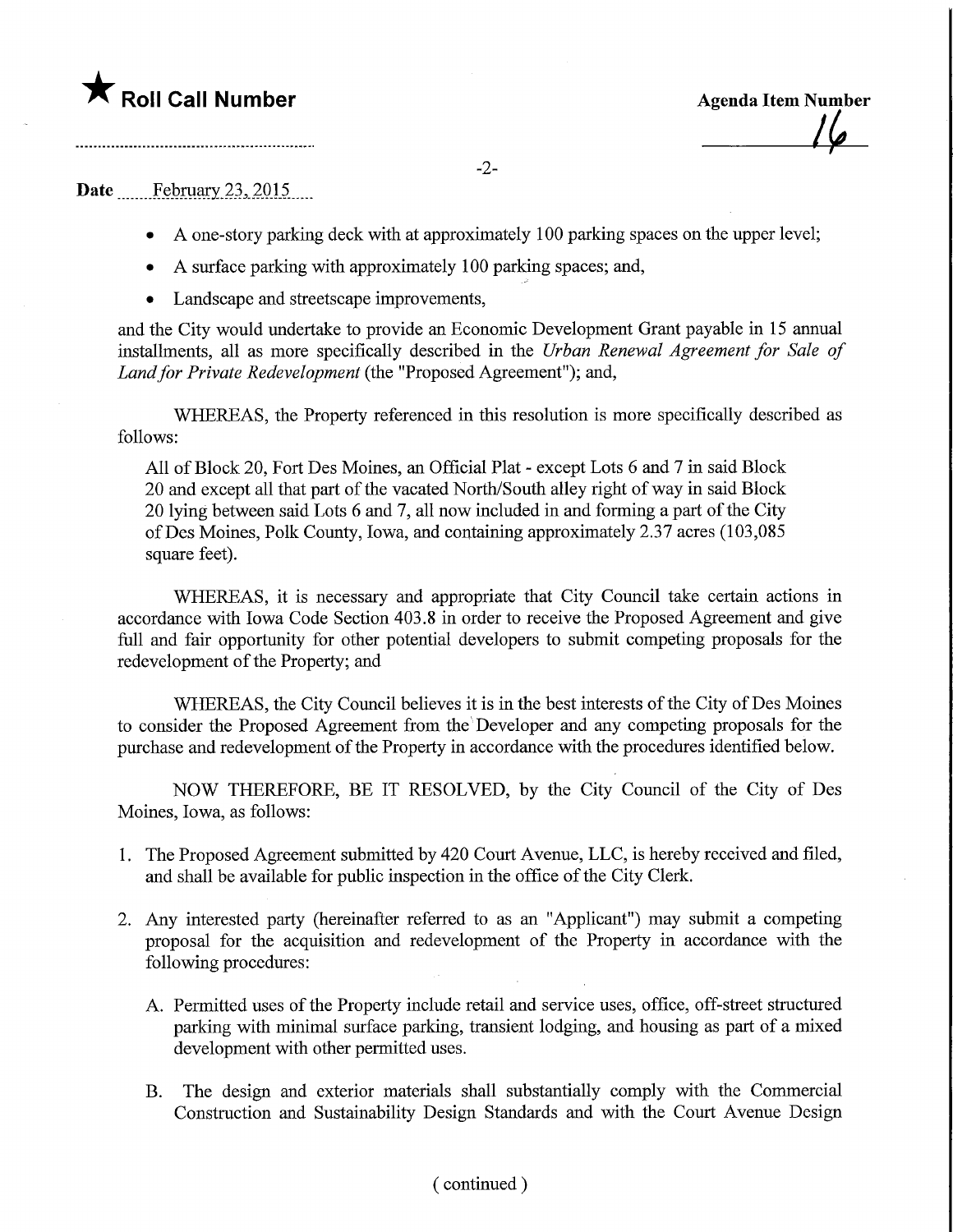## $\nabla$  Roll Call Number

**Agenda Item Number** 

### Date February 23, 2015.

Standards set forth in Appendix A-l and A-2, respectively, to the Second Restated Urban Revitalization Plan for the Citywide Urban Revitalization Area.

- C. All proposals for the redevelopment of the Property shall:
	- 1) Provide a detailed description of the proposed development,
	- 2) Provide a proposed form of the Urban Renewal Agreement for Sale of Land for Private Redevelopment tailored to the Applicant's proposal.
	- 3) Provide documentation of the Applicant's experience completing comparable development projects and documentation of the Applicant's and its management team experience managing similar projects over a long term.
	- 4) Provide evidence of the Applicant's financial capacity to complete its proposal, including a complete financing plan identifying proposed sources and uses of funds and a cash How analysis that shows projected revenues and expenses with all underlying assumptions.
	- 5) Provide letters of support or commitments for the project from equity and lending sources.
	- 6) Be in substantial conformity with the provisions of this resolution.
- D. It is hereby determined that a minimum purchase price for the Property is \$270,000 for uses in accordance with the Metro Center Urban Renewal Plan, taking into account the expected restrictions upon the Property and the covenants, conditions and obligations to be assumed by any Applicant for redevelopment and use of the Property.
- E. The City Council hereby declares its intent to make available financial incentives in a form and amount acceptable to the City Council to encourage quality development. The financial incentives may include:
	- 1) A temporary exemption from taxation (tax abatement) pursuant to the City-wide Urban Revitalization Plan for the value added by improvements to any portion of the Property assessed as residential property, or as commercial or multiresidential property if such property consists of 3 or more separate living quarters with at least 75% of the space used for residential purposes.
	- 2) Economic development grants to be paid in installments from the proceeds of the purchase price and/or from project generated tax increment over a period of not to exceed 15 years.
	- 3) Assistance in seeking additional funding and financial assistance from other sources including but not limited to the City of Des Moines and State of Iowa HOME Program, the State of Iowa Enterprise Zone Program, and Low Income Housing Tax Credits.

#### (continued)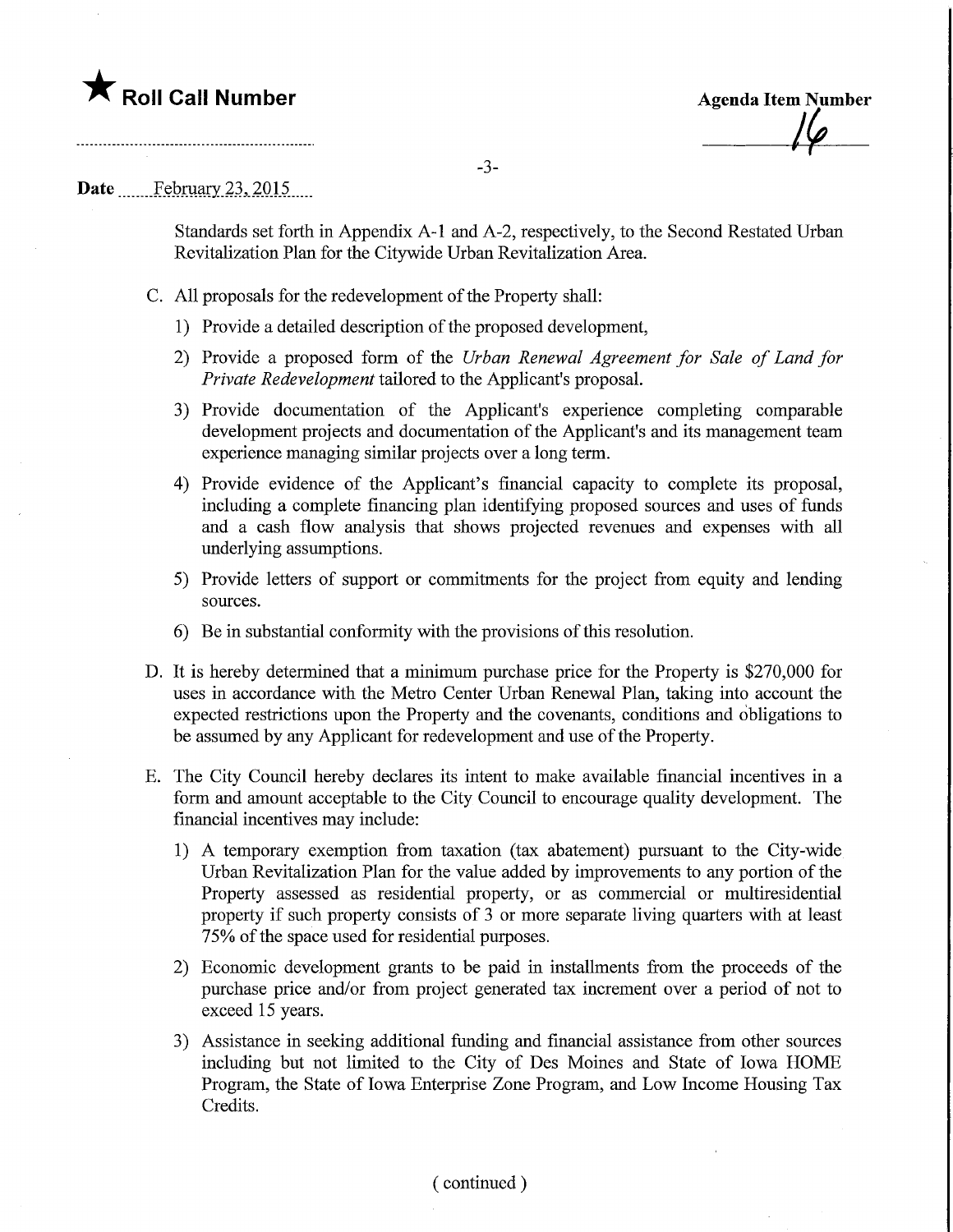# **The Solid Call Number Agents Container Agents Item Number** Agenda Item Number

 $-4-$ 

### Date ........Febmary.23,\_2Q15..

- F. All inquiries regarding the terms and conditions of this competitive bid process must be submitted to the Office of Economic Development, City Hall, 400 Robert D. Ray Drive, Des Moines, Iowa, 50309. All interested potential developers are invited to contact the Office of Economic Development to discuss the types and levels of economic incentives that are available and acceptable to the City.
- G. Written proposals for the purchase and development of said Property must be received by the Office of Economic Development on or before 1:00 p.m., on April 2, 2015. Each proposal shall be opened and reviewed by the City staff after such deadline.
- H. If a competing proposal is received, the following Selection Criteria shall be applied to judge the relative merits of the proposals:
	- 1) The extent to which the project will advance and encourage further private investment to advance the redevelopment of the Court Avenue Area in conformance with the Metro Center Urban Renewal Plan, the Des Moines 2020 Community Character Land Use Plan, and the Court Avenue Design Standards.
	- 2) The potential return on investment to the City over a 20 year period from the project and from further private investments anticipated to be attracted by the project.
	- 3) The extent to which the Applicant has demonstrated the experience and capacity to successfully complete its plans for the redevelopment of the Property.
- I. The City Council will hold a public hearing on April 6, 2015 at 5:00 p.m. in the Council Chambers at City Hall to receive all competing proposals. If no responsive competing proposals are timely received, the City Council will consider approval of the Proposed Agreement and the sale of the Property to the Developer at the public hearing on April 6th. If any responsive competing proposals are timely received, the public hearing will be continued until April 20, 2015, at 5:00 p.m. in the Council Chambers at City Hall, and the Proposed Agreement and all competing proposals will be referred to the Urban Design Review Board for review and recommendation.
- J. If any responsive competing proposals are timely received, the Proposed Agreement and all such competing proposals will be reviewed by the Urban Design Review Board at a special meeting on April 14, 2015, at 7:30 a.m. in the Council Chambers at City Hall. The Board will be asked to apply the Selection Criteria to judge the relative merits of the proposals, and to make a report and recommendation to the City Council.
- K. If any responsive competing proposals are timely received, the City Council hereby declares its intent to select a developer for the sale and redevelopment of the Property consistent with the Selection Criteria identified above, at the conclusion of the public hearing on April 20th. If the Agreement submitted by the selected developer is not then in a form acceptable to the City Council, the City Council will schedule a later public